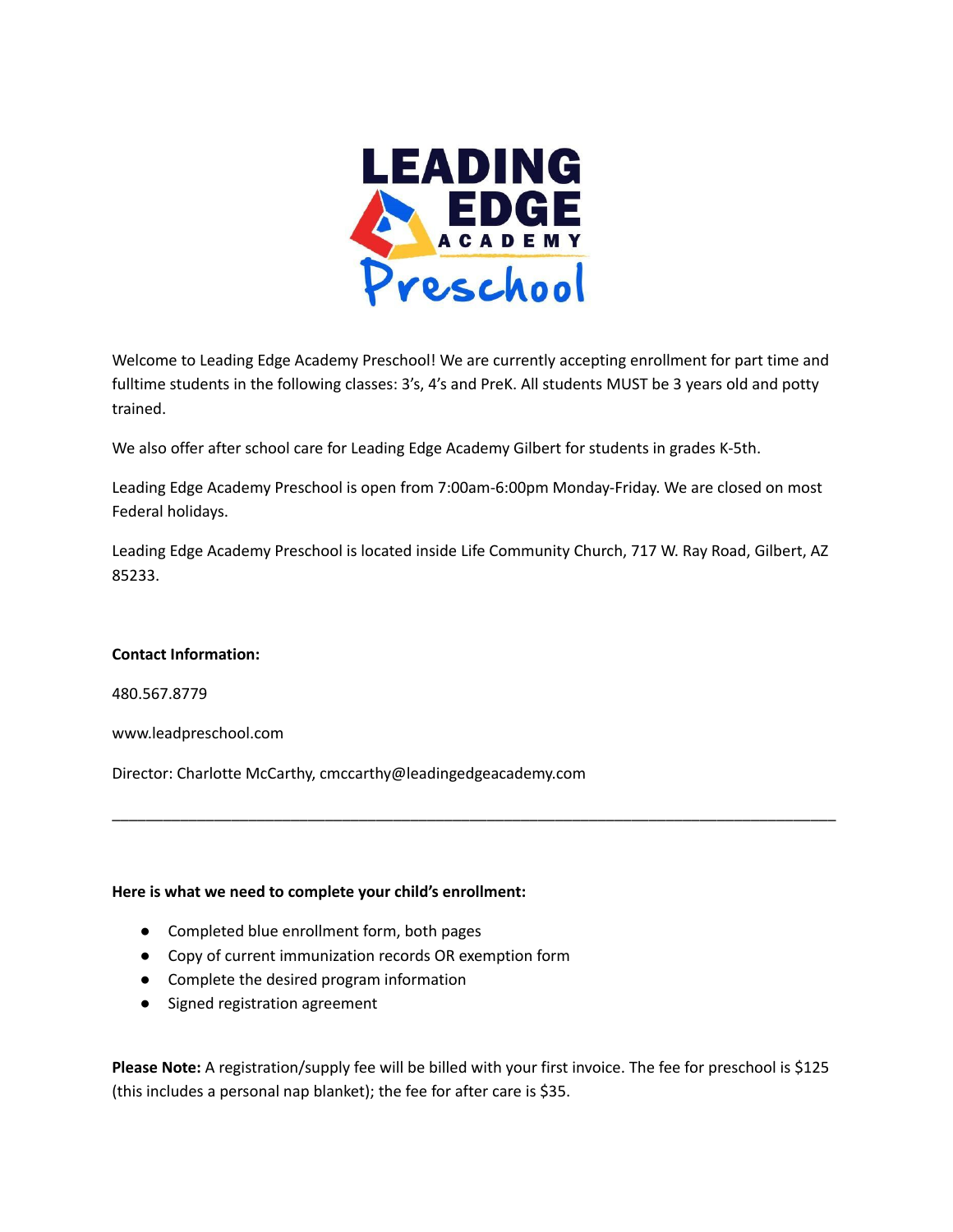

# **OFFICE USE ONLY**

**\_\_\_\_\_\_\_\_\_\_\_\_\_\_\_\_\_\_\_\_\_\_\_\_\_\_\_\_\_\_\_\_\_\_\_\_\_\_\_\_\_\_\_\_\_\_\_\_\_\_\_\_\_\_\_\_\_\_\_\_\_\_**

## **New/Returning Student Checklist**

Student's Name \_\_\_\_\_\_\_\_\_\_\_\_\_\_\_\_\_\_

- \_\_\_\_ Completed blue enrollment form, front and back
- \_\_\_\_ Completed Desired Program form
- \_\_\_\_ Email desired program to Michelle Borja
- Send contact email to Jaime Johnson
- **EXECO Signed Registration Agreement**
- \_\_\_\_ Assign ADT Code
- **EXECUTE:** Duplicate copies of blue enrollment form and immunization records
- \_\_\_\_ Registration Fee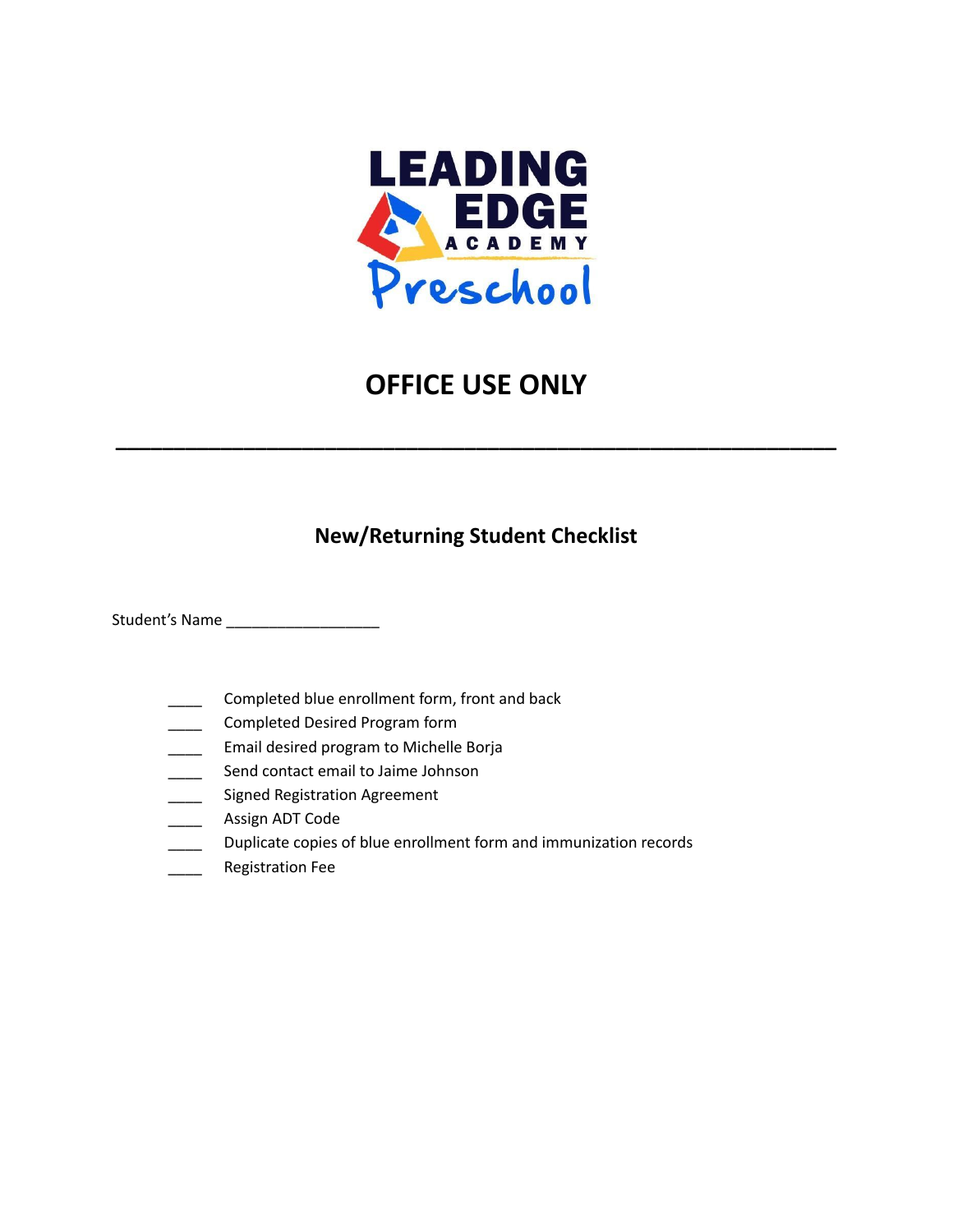

#### **DESIRED PROGRAM**

| I would like to enroll my child in the following program:                                                                                                                                                                                                                                 |  |
|-------------------------------------------------------------------------------------------------------------------------------------------------------------------------------------------------------------------------------------------------------------------------------------------|--|
| Preschool Full Day (5 hours and 1 minute or more)<br>$\circ$<br>Preschool Half Day (5 hours or less)<br>$\circ$<br>PreK Afternoon Program (12-3pm)<br>$\circ$<br>After Care and/or School Breaks (Kinder-5 <sup>th</sup> grade)<br>$\circ$<br>Please circle the days you need: M T W Th F |  |
| Please choose a 4 digit code: $\frac{1}{2}$ $\frac{1}{2}$ $\frac{1}{2}$ $\frac{1}{2}$ $\frac{1}{2}$                                                                                                                                                                                       |  |
| Please send all invoices to                                                                                                                                                                                                                                                               |  |
|                                                                                                                                                                                                                                                                                           |  |
|                                                                                                                                                                                                                                                                                           |  |
| Please send all newsletters to                                                                                                                                                                                                                                                            |  |
| <b>SAME AS ABOVE</b>                                                                                                                                                                                                                                                                      |  |
|                                                                                                                                                                                                                                                                                           |  |
|                                                                                                                                                                                                                                                                                           |  |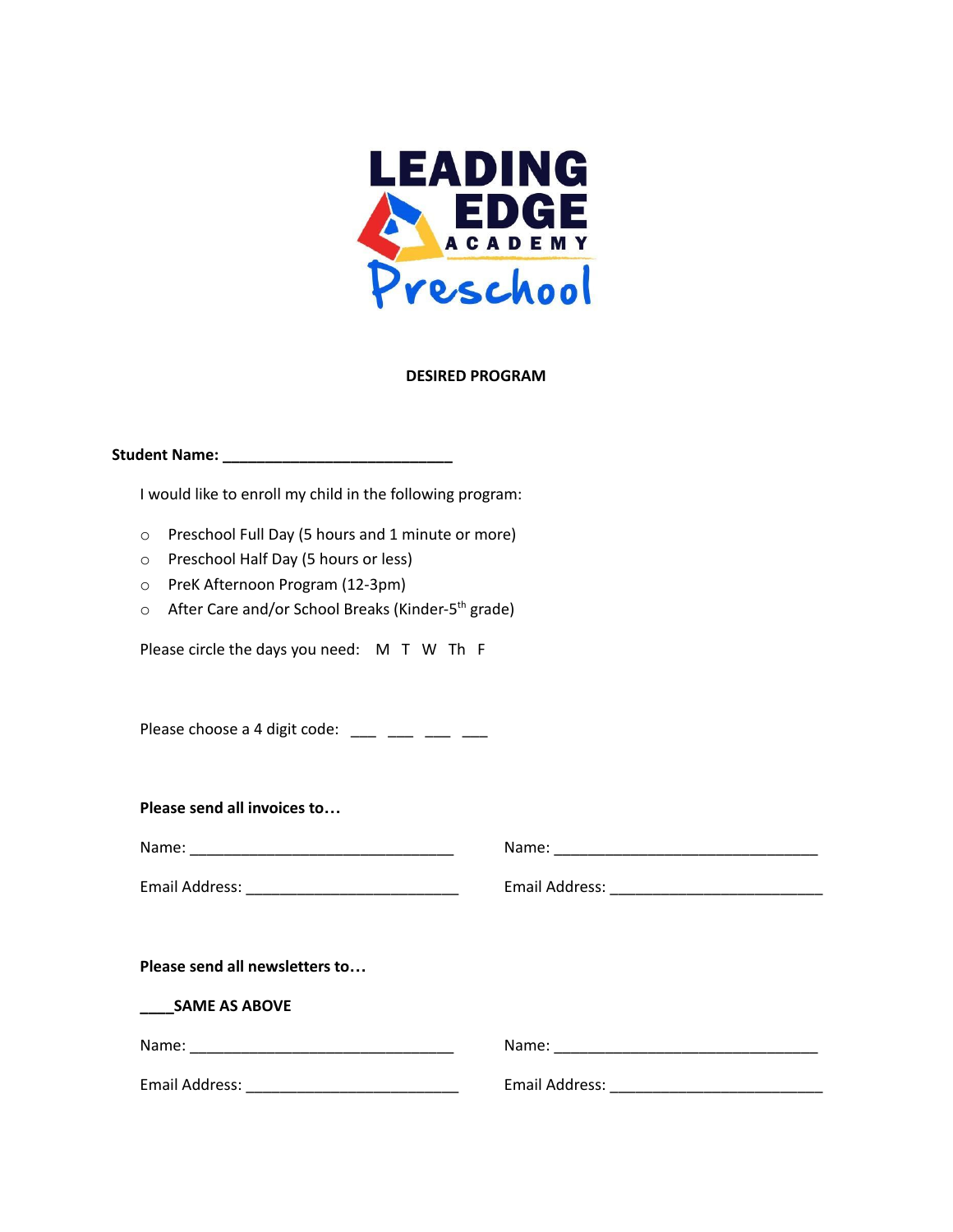

#### **LUNCH BUNCH**

Lunch Bunch is a fun lunch program offered to part time students. Every Friday, you can let us know if your student would like to stay for "Lunch Bunch" any day the following week. The Lunch Bunch stays for lunch and has a great time enjoying a meal with friends. You can either pack a lunch or order a lunch through the school lunch program (info provided at the beginning of the school year). The cost for Lunch Bunch is \$10 per day and can be paid by cash, card or check on the day of. To sign up for Lunch Bunch, please use the Lunch Bunch envelope sent home each week or contact LEA Preschool at 480.567.8779.

**SCHOOL LUNCH PROGRAM:** *Updated lunch information is distributed the beginning of each school year.*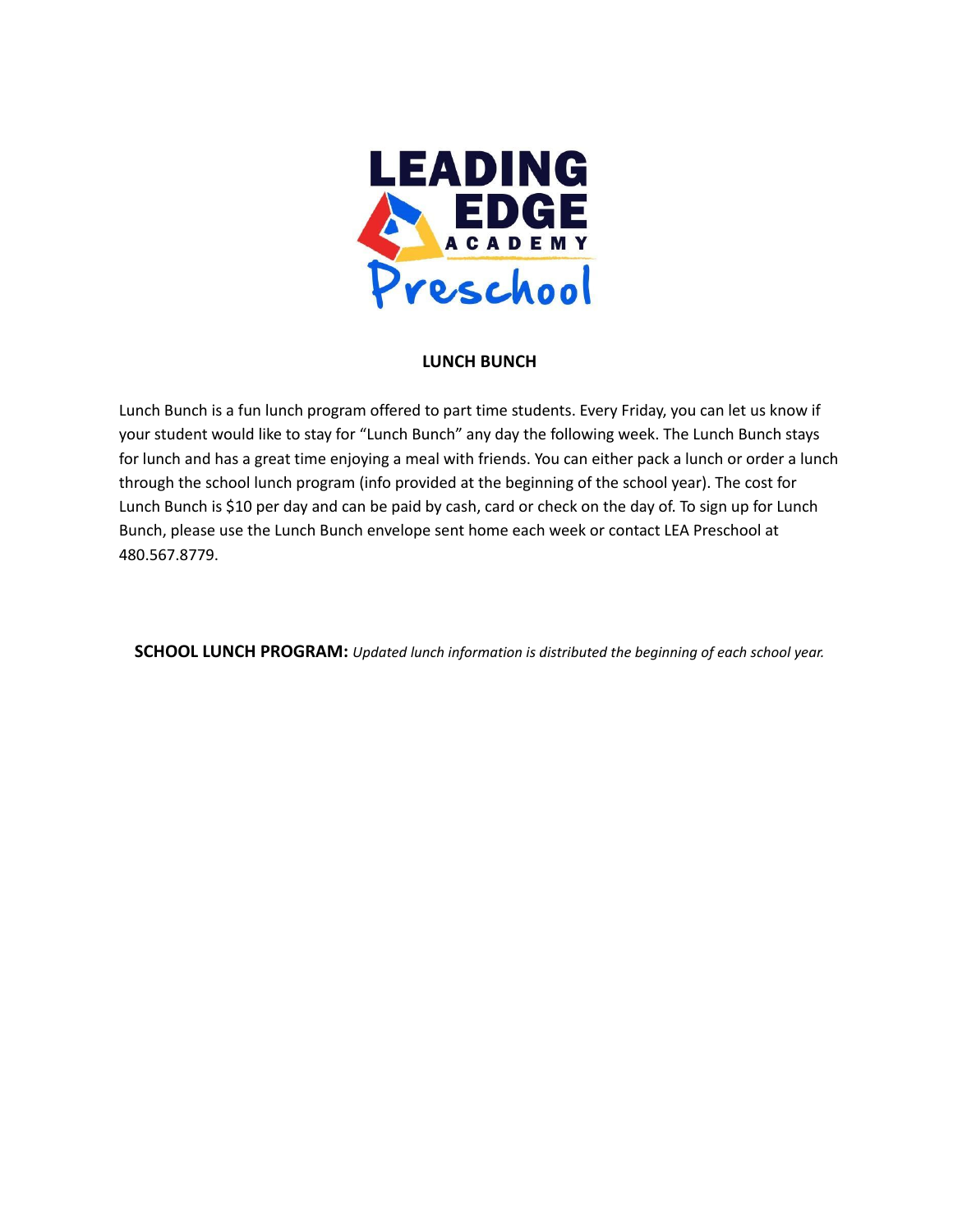

#### **PAYMENTS and LATE PICK UP FEES**

**INVOICES:** All invoices are emailed to the provided email address(es). The enrollment fee is included on the first invoice.

**DISCOUNT:** Sign up for auto pay and receive \$5 off your weekly tuition.

**PAYMENT STRUCTURE**: All tuition is due by Wednesday at 10pm for the following week. If payment is not received, your child will not be able to attend until balance is paid.

#### **LATE PICK UP:**

- For PreSchool and PreK: If not picked up on time, you will receive a \$25 fee then \$1 per minute
- For After Care: If not picked up by 6pm, you will receive a \$25 fee then \$1 per minute
- The Late Pick Up Fee must be paid with the next prepay bill or services will be discontinued

If there is an emergency and you will be late, please call or text LEA Preschool at 480.567.8779.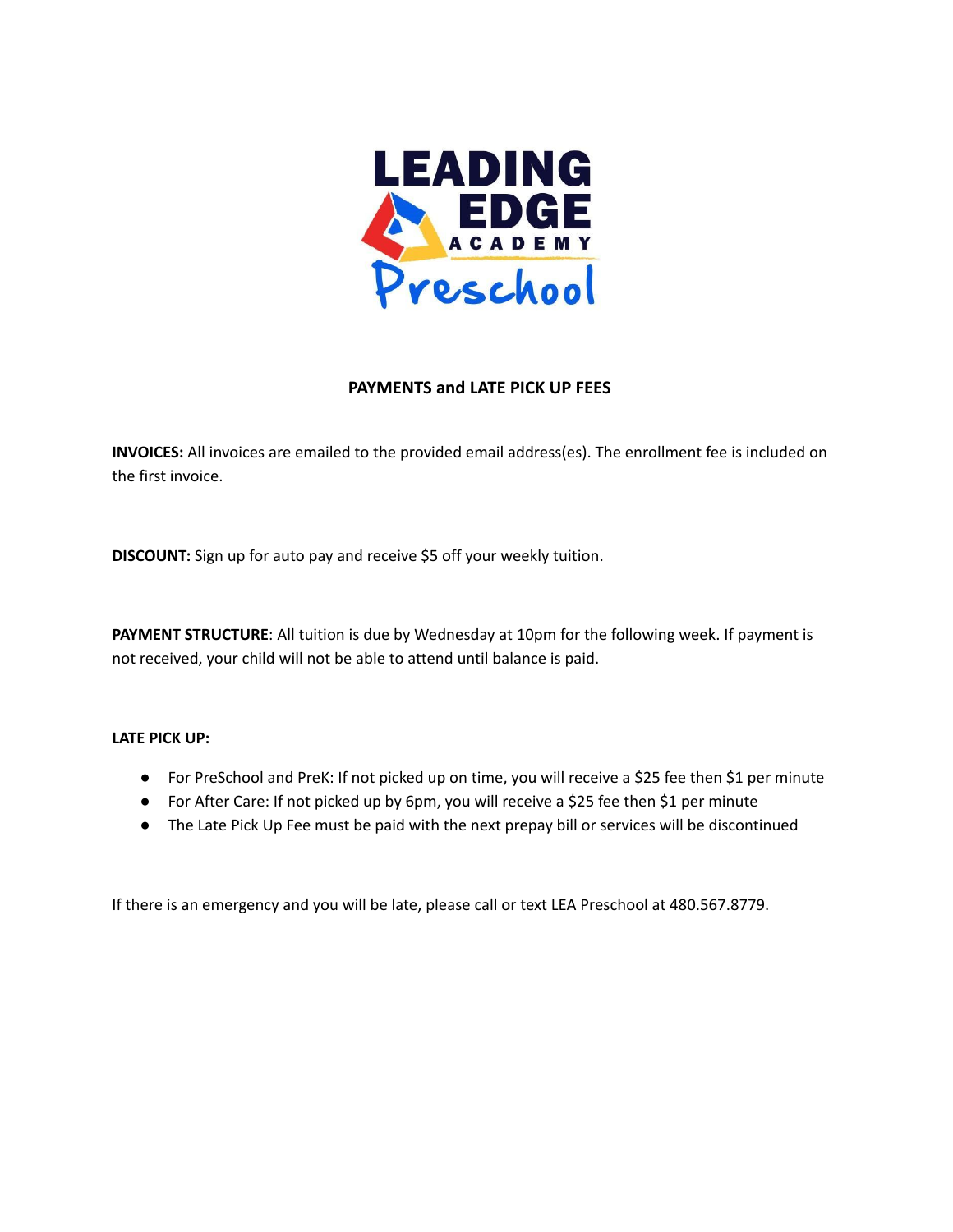## **ENROLLMENT REGISTRATION AGREEMENT**

Name of Child (Last, First, Middle Initial): \_\_\_\_\_\_\_\_\_\_\_\_\_\_\_\_\_\_\_\_\_\_\_\_\_\_\_\_\_\_\_\_\_\_\_\_\_\_\_\_\_\_\_\_\_\_\_Date of Birth: \_\_\_\_\_\_\_\_\_\_\_\_\_

Parent/Guardian Name:

#### Please initial each section listed below:

\_\_\_\_\_\_\_**REGISTRATION FEE:** I understand that a non-refundable annual registration fee of \$125.00 shall be paid in advance to enroll my child. I understand that I may guarantee my child's enrollment for fall by paying this fee no later than July 1<sup>st</sup> each year. In instances of agency reimbursement, the registration fee is to be paid according to the applicable contract.

\_\_\_\_\_\_\_**TUITION and MODIFICATIONS CONDITIONS:** The school follows state specific required time frames on tuition and modifications notices.

I have enrolled my child in the following program(s): ❑Preschool Half Day, Preschool Full Day, PreK Afternoon, After Care /Early Release My child will attend \_\_\_\_\_\_\_\_\_\_\_\_\_\_\_ days per week. My tuition is \$\_\_\_\_\_\_\_\_\_\_\_\_ per week.

I understand that rates are subject to change with reasonable notice as conditions require.

\_\_\_\_\_\_\_**PAYMENT OF TUITION:** I understand that tuition is due by Wednesday at 10pm for the following week. Appropriate alternate Tuition Fees must be paid during school breaks. I understand if payment is not received by the deadline, my child cannot attend Preschool

**AGENCY REIMBURSEMENT:** I understand that I am solely responsible for any tuition payment and late fees in excess of any agency or third-party reimbursement in accordance with the applicable contract. I also understand that I am solely responsible for promptly communicating any changes in my status that would affect my agency reimbursement, and that I am solely responsible for payment of any tuition in excess of any agency or third-party reimbursement resulting from my failure to promptly communicate status changes. If I fail to properly enter attendance for any day my child is in attendance, I understand that I am solely responsible for the payment of tuition.

\_\_\_\_\_\_\_**CHARGES and PROCEDURE for LATE PICK-UP:** My school is open from 7:00 am to 6:00 pm, Monday through Friday all year, except for holidays. I understand that if I fail to pick up my child by the time my child's scheduled program ends, I will be charged a late fee of \$25 and then \$1 for every minute, per child, until the child is picked up.

\_\_\_\_\_\_\_**DISCOUNTS:** I understand that if I have more than one child enrolled and attending from my immediate family, a 10% discount from the usual tuition fee is offered to me and is applied to the child with the lowest tuition rate. These discounts are only available to those accounts when full tuition is paid in advance. Discounts are not applicable on any fees or services, Agency Co-Pays, or special program promotions and cannot be combined with any other discount or promotion except for an employee discount. Sign up for auto pay and receive \$5 off weekly tuition.

\_\_\_\_\_\_\_**RETURNED CHECKS:** I understand that a processing fee will be charged to my account for all checks which are returned for any reason, and this fee is in addition to any charges that my bank or financial institution may charge me. I understand that any non-sufficient funds checks will be automatically resubmitted electronically up to three times. I further understand that once a check has been processed electronically, the check is no longer negotiable and will be returned. If more than two checks are returned within a six-month period, I will be required to pay by an alternate method of payment for the next six-month period. If my school uses TransFirst Merchant Services, I am authorizing the payee, or its agent, upon receipt of my check, to convert the check to an electronic payment item or draft and to submit it for payment as a draft to my account, in accordance with the same terms and conditions as my check. In the event that my check is returned for non-payment, TransFirst Merchant Services will make up to two additional electronic collection attempts and, if needed, by paper draft thereafter. The maximum fee allowed by state law will be charged for all returned checks. I am responsible for the principal amount plus all returned check fees. There is \$25 returned check NSF fee.

\_\_\_\_\_\_\_**DAILY SIGN-IN and SIGN-OUT:** I agree to sign my child in and out every day according to the school's attendance procedure. If I neglect to do so, I may be charged a maximum fee of \$5.00 per missed sign-in or sign-out. I understand that my child is not permitted to sign him/herself out. I understand that I am required to enter the school to drop off and pick up my child and that I must escort my child to and from the designated area and staff member each day. In states where a manual signature is required due to state childcare licensing regulations, I agree to complete the required computer and manual sign-in and sign-out procedures. A signature is required for anyone enrolled in DES. If a parent fails to sign in/out DES is not required to pay for that day, however the parent will remain responsible for the daily fee.

#### **ENROLLMENT REGISTRATION INFORMATION/AGREEMENT**

\_\_\_\_\_\_\_**ILLNESS:** I understand that I will be notified should my child become ill during the day, and that I will pick up my child promptly, or make arrangements for an authorized emergency contact person to pick up upon notification. If my child is exposed to or contracts a contagious disease, I agree to notify the school and I understand that my child will be re-admitted according to the criteria outlined in the Parent Handbook.

\_\_\_\_\_\_\_**MODEL RELEASE:** The company, its agents, affiliates, and licensees, \_\_\_\_\_ may \_\_\_\_\_\_may not use photographs, reproductions, images or sound recordings of my child for advertising, publicity or any other lawful purpose.

\_\_\_\_\_\_\_**PHOTOGRAPH, VIDEO and AUDIO RECORDINGS:** I understand and agree that, in consideration for being allowed to photograph, videotape or audio record my child on company property, I shall only use such recordings for lawful and private home use, and will not publish, publicly display, or sell such recordings. I also understand that I must have written permission before capturing any image of the other children in the school or staff.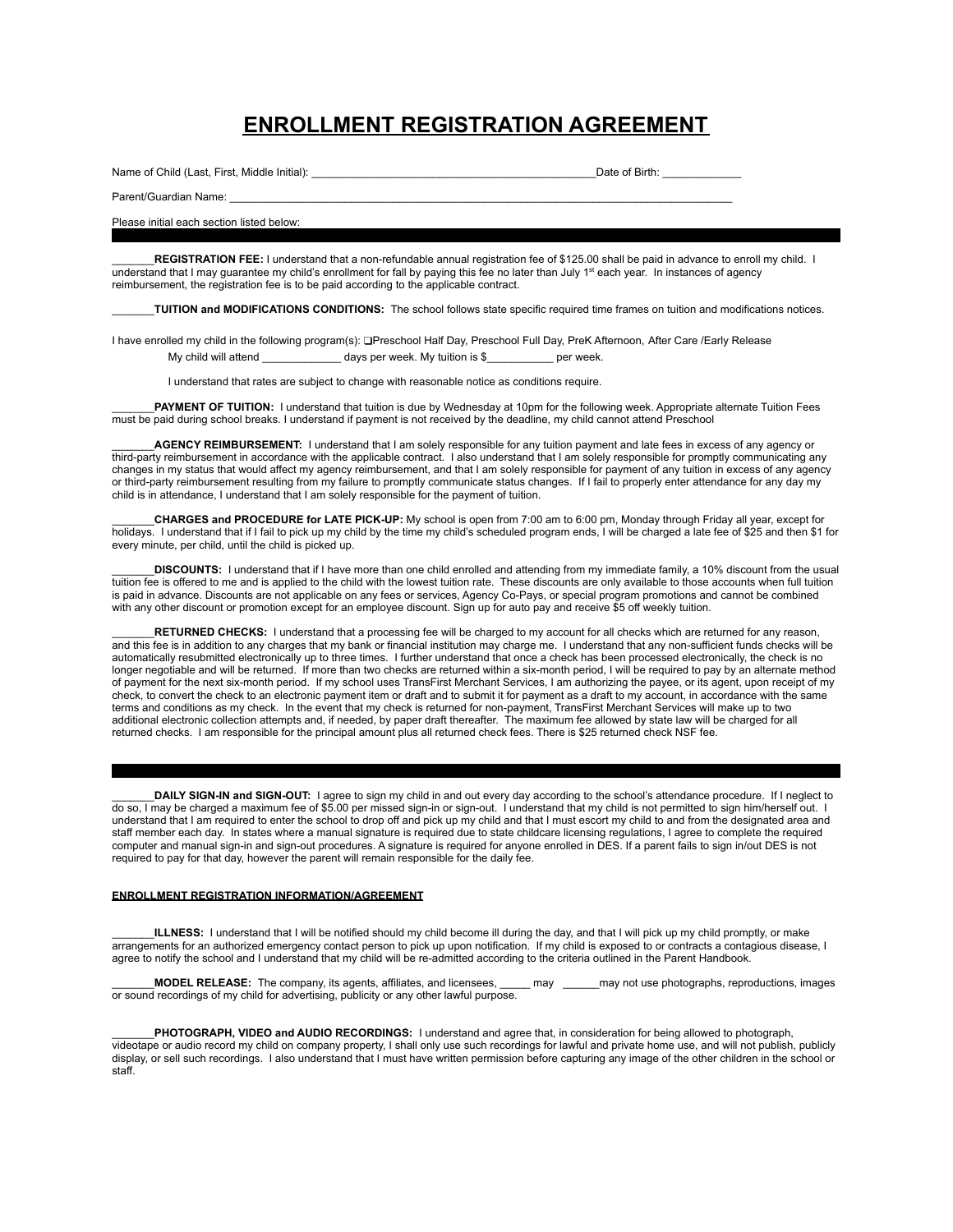\_\_\_\_\_\_\_**INTERVIEWING CHILDREN and INSPECTING RECORDS:** I understand that the state child care regulatory enforcement and administration agency and the local department of social services or child protective services has the authority to interview children or staff, to inspect and audit child or facility records, to interview children privately, to observe the physical condition of the children in the school, to make provisions for the independent medical examination by a licensed physician of any child, and to contact and instruct any other appropriate authority to do the same, without prior notice or consent by myself or by the school.

\_\_\_\_\_\_\_**WITHDRAWAL FROM PROGRAM:** I understand that I must provide a two (2) week written notice of withdrawal from the program. If this notification is not provided, I agree to pay all tuition and fees for two (2) weeks, whether or not my child attends. I understand that when my child is withdrawn, he/she will only be eligible for re-admission based upon space availability and all other enrollment criteria. If my child is selected for re-enrollment, I will be required to complete an entire new Enrollment Agreement and pay a new non-refundable Registration Fee at the current rate. If there is an outstanding balance, including tuition and fees, when my child was withdrawn, I will be required to bring my account current prior to completing a re-enrollment application. I understand all fees (tuition, registration, and activity) are non-refundable.

\_\_\_\_\_\_\_**HOLIDAYS: Full time students only:** I understand that the school is closed on the following holidays: Independence Day, Labor Day, Veterans Day, Day before Thanksgiving, Thanksgiving Day, Day after Thanksgiving, Christmas Day, New Year's Day, President's Day, MLK Day, and Good Friday, Memorial Day. I agree that I will not receive a refund, credit, or any other allowances for holidays. If a holiday falls on a weekend, it will be observed on either the preceding Friday or the following Monday. **Part time students only:** I understand that this program follows Leading Edge Academy's schedule and will be closed on the same holidays/breaks.

\_\_\_\_\_\_\_**ABSENCES/VACATIONS: All students:** I agree to inform the school immediately if my child will be absent on any day. I understand that no credits, refunds, or make up days shall be made for occasional absences (i.e. sickness) or when school is closed. **Full time students only:** A reservation of 50% off my regular week's tuition will be due for each absence of one full school week, with advance notice to the Director, if possible. I agree to pay the reservation fee of \$\_\_\_ per week to guarantee my child's space when my child is not in attendance for their scheduled school week. My regularly contracted tuition is due for all weeks when my child attends any part of the week. *There is no credit given for single days.*

\_\_\_\_\_\_\_**EMERGENCY CLOSING AND INCLEMENT WEATHER INFORMATION:** I understand that it is the company's intention to be open and provide childcare service every weekday of the year, excluding holidays, but that inclement weather, natural/national disaster or major building issue may disrupt service from time to time. I will contact the school to ensure that it is open during inclement weather/natural disaster. I agree that in the event that the school is closed for an extended period of time, I will continue to be responsible for my tuition payments for up to two business days.

\_\_\_\_\_\_\_**ALL POLICIES & STATE REGULATIONS:** I understand that the above policies are not an all-inclusive list of policies, and that my child, my family members, authorized agents and I are bound by state childcare regulations, the Handbook, and all other company policies, which may be modified at any time, without notice. I also understand that the childcare regulations of the state in which my child attends may prevail over these policies when the state regulation is stricter. I further understand that my continued enrollment constitutes my acknowledgement of, and agreement to abide by, all Policies and state regulations.

HANDBOOK: I have received a copy of the Handbook. I have read and understand its contents and policies and agree to be bound by the same.

\_\_\_\_\_\_\_**NO MODIFICATIONS:** No terms of this Agreement may be altered, revised, modified, or deleted by any person except in cases of policy change or rate change to which both the Director and I must initial. Any alterations, revisions, modifications, or deletions of any term of this Agreement are null and void.

We do not discriminate based on disability in the admission/enrollment or access to our programs or services. Information concerning the provisions of the Americans with Disabilities Act (ADA), including the rights provided, is available. I understand and will comply with the policies included in the Enrollment Agreement and Parent Handbook. The policies in this contract will supersede all previous documents.

Name of Child \_\_\_\_\_\_\_\_\_\_\_\_\_\_\_\_\_\_\_\_\_\_\_\_\_\_\_\_\_\_ Date\_\_\_\_\_\_\_\_\_\_\_\_\_\_\_\_\_\_\_\_\_\_\_\_\_\_\_\_\_\_\_\_\_\_\_\_\_\_\_\_

Parent Signature **New Signature Rev 03/2022**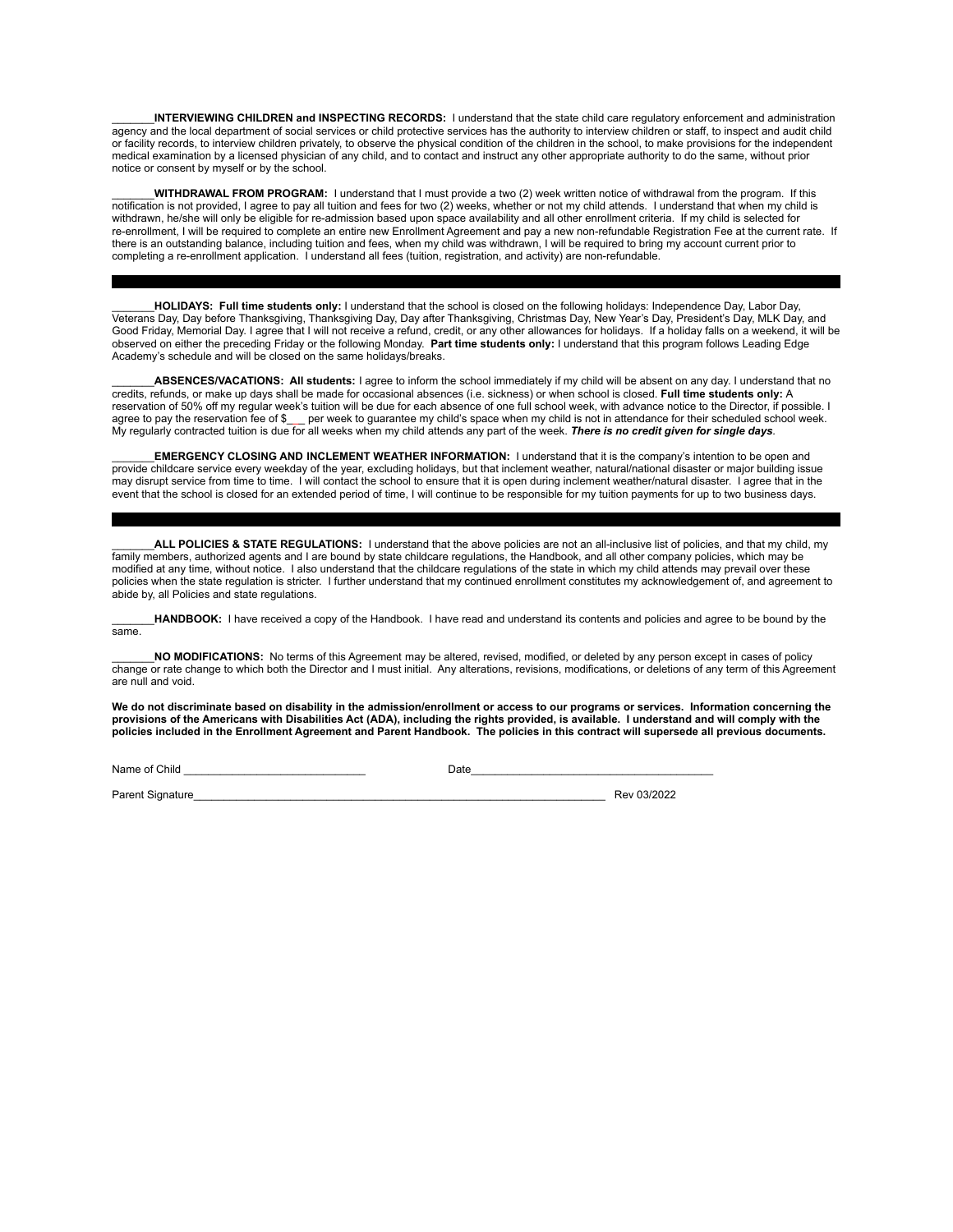

### **PRESCHOOL HALF DAY**

#### **Drop off between 7-8:30am, pick up before 12pm.**

| Days of Week                 | <b>WEEKLY TUITION</b> |  |
|------------------------------|-----------------------|--|
| 2 (Tues/Thurs) *For 3's only | \$65                  |  |
| 3 (Mon/Wed/Fri)              | \$85                  |  |
|                              | \$125                 |  |

#### **AFTERNOON PREK PROGRAM**

#### **Drop off at 12pm, pick up at 3pm. This PreK program is for ages 4-5.**

| Days of Week    | <b>WEEKLY TUITION</b> |  |
|-----------------|-----------------------|--|
| 3 (Mon/Wed/Fri) | S50                   |  |
|                 | \$80                  |  |

#### **PRESCHOOL FULL DAY**

#### **Drop off between 7-8:30am, pick up between 3-6pm.**

| Days of Week                 | <b>WEEKLY TUITION</b> |
|------------------------------|-----------------------|
| 2 (Tues/Thurs) *For 3's only | \$120                 |
| 3 (Mon/Wed/Fi)               | \$165                 |
|                              | \$225                 |

#### **AFTER SCHOOL CARE**

| <b>Grades</b>                | <b>Hours</b>             | <b>Weekly Tuition</b> |
|------------------------------|--------------------------|-----------------------|
| Kinder-5 <sup>th</sup> Grade | Mon-Thurs: 3:00-6:00pm   | \$60 per week         |
|                              | Friday: 12:00-6:00pm     |                       |
| Kinder-5 <sup>th</sup> Grade | Mon and Wed: 3:00-6:00pm | \$45 per week         |
|                              | Friday: 12:00-6:00pm     |                       |

#### **SCHOOL BREAKS AND HOLIDAYS**

| Grades                                                 | <b>HOURS</b>  | <b>DAYS</b>   | <b>UITION</b>       |
|--------------------------------------------------------|---------------|---------------|---------------------|
| $\cdots$<br>$\sim$ and $\sim$<br>Grade<br>Kinder-<br>- | 7∙∩∩<br>n-6pm | Monday-Friday | <u> ተገሥ</u><br>7dav |

*\* Sibling Discount: 10% applied to each enrollment after the first child*

*\* LEA Employee Discount: 25% discount*

*\* Only one discount can be applied*

*\* A non-refundable fee is required for each program: \$125 for preschool, \$35 for after care*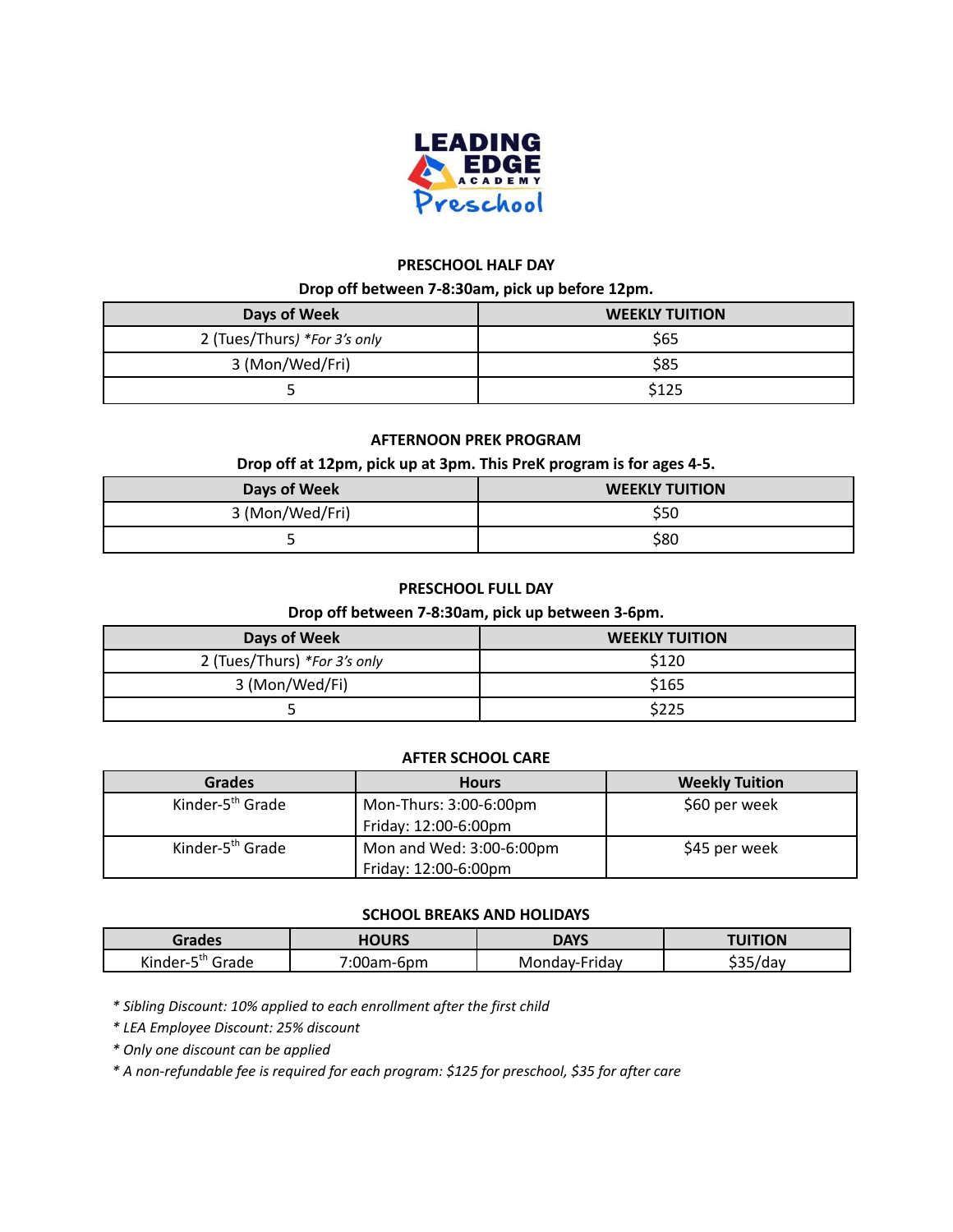

### **Handbook/Statement of Services**

#### **Description of Services**

Leading Edge Academy Preschool is a part-day preschool and full-time childcare for children ages 3-5. We also provide before and after school care for school age children in grades Kindergarten through fifth. Our program has been specifically designed to meet the needs of each child through creative learning and provides academic excellence in a character-rich environment. We welcome you to visit our facility at any time during school hours for an opportunity to observe the classroom and the activities available to the children. In addition:

- Weekly lesson plans are posted in each classroom.
- Newsletters: Preschool students will receive them weekly.
- Assessments are conducted throughout the year.
- Our staff receives ongoing training to ensure your child receives the best education and care possible.
- All sources of media are limited. Children are not required to participate, and other activities are always available.

#### **Mission Statement**

To provide a safe, positive learning experience for each child and to establish a solid foundation that will help build the confidence needed to succeed in life.

#### **Hours of Operation**

Our facility is open Monday through Friday, 7:00am - 6:00pm, year-round. We are closed in observance of the following holidays each year:

- Independence Day
- Labor Day
- Veterans Day
- Day before Thanksgiving
- Thanksgiving Day
- Day after Thanksgiving
- Christmas Day
- New Year's Day
- President's Day
- MLK Day
- Good Friday
- Memorial Day.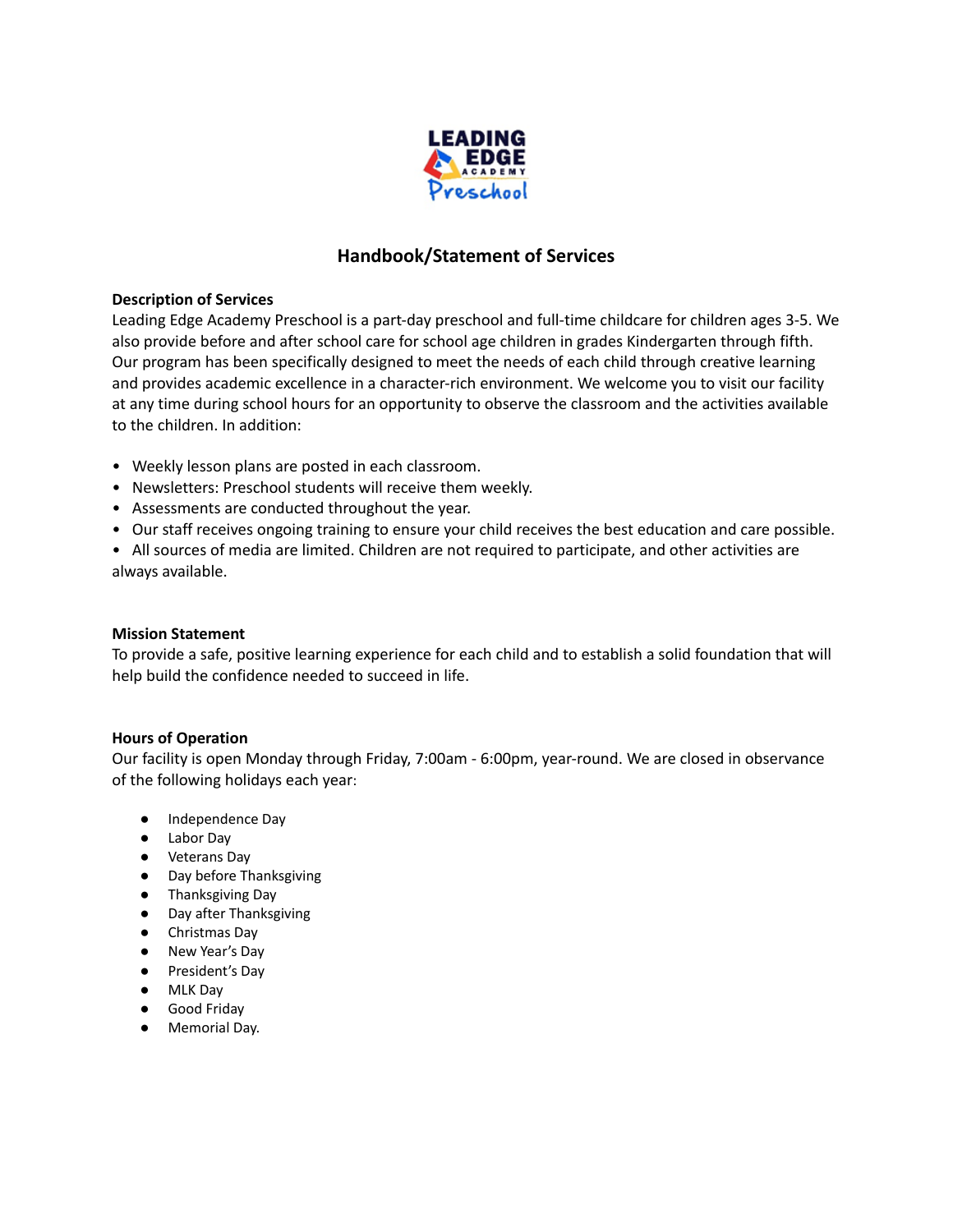If any of the above observed holidays fall on a Saturday, we will be closed the preceding Friday. If any observed holidays fall on a Sunday, we will be closed the following Monday. Please visit our website for any additional school break dates throughout the year.

No allowances, credits, refunds or make-up days will be made for holidays. Tuition must still be paid in *full.*

#### **Payments, Pick Up and Late Fees**

I understand that tuition is due by Wednesday at 10pm for the following week. Appropriate alternate tuition fees must be paid during school breaks. I understand if payment is not received by the deadline, my child cannot attend Preschool. The school is open from 7:00am to 6:00pm, Monday through Friday all year, except for holidays. I understand that if I fail to pick up my child by the time my child's scheduled program ends, I will be charged a late fee of \$25 and then \$1 for every minute, per child, until the child is picked up.

#### **Safety and Security**

Your child's safety is of the utmost importance to us. Please make sure to keep your child with you at all times while on campus, and be especially careful in the parking lot! Our facility doors remain locked at all times. Each family will receive a code for building entry. Your child will only be released to those listed as an emergency contact and they will be required to show identification.

#### **Enrollment Policy**

- Enrollment shall be open to any child, provided the program can meet the needs of that child.
- Enrollment shall be granted without discrimination in regard to sex, race, color, creed or political belief.
- The child must be 3 years old and toilet trained when enrolled for the 3's program, as well as developmentally ready.
- A completed enrollment packet, a \$125.00 non-refundable registration fee and a copy of the child's immunization record or an exemption affidavit are required in order to enroll a child.
- Preschool rates vary, and are available at www.leadpreschool.com.
- Before/After School care is for elementary age students (K-5<sup>th</sup>). Prices are available at www.leadpreschool.com.
- **●** All tuition must be paid by Wednesday at 10pm for the following week. If tuition is not paid, your child will be unable to attend until tuition is received. All tuition invoices will be emailed to the email address provided.

#### **Multiple Child Discount**

When more than one child from the same family is enrolled in any Leading Edge Academy Preschool program, a 10% discount will be applied to the second child's tuition and any other children thereafter. This discount will apply after the full tuition is paid for the child with the highest tuition base. Please see the Director for more information.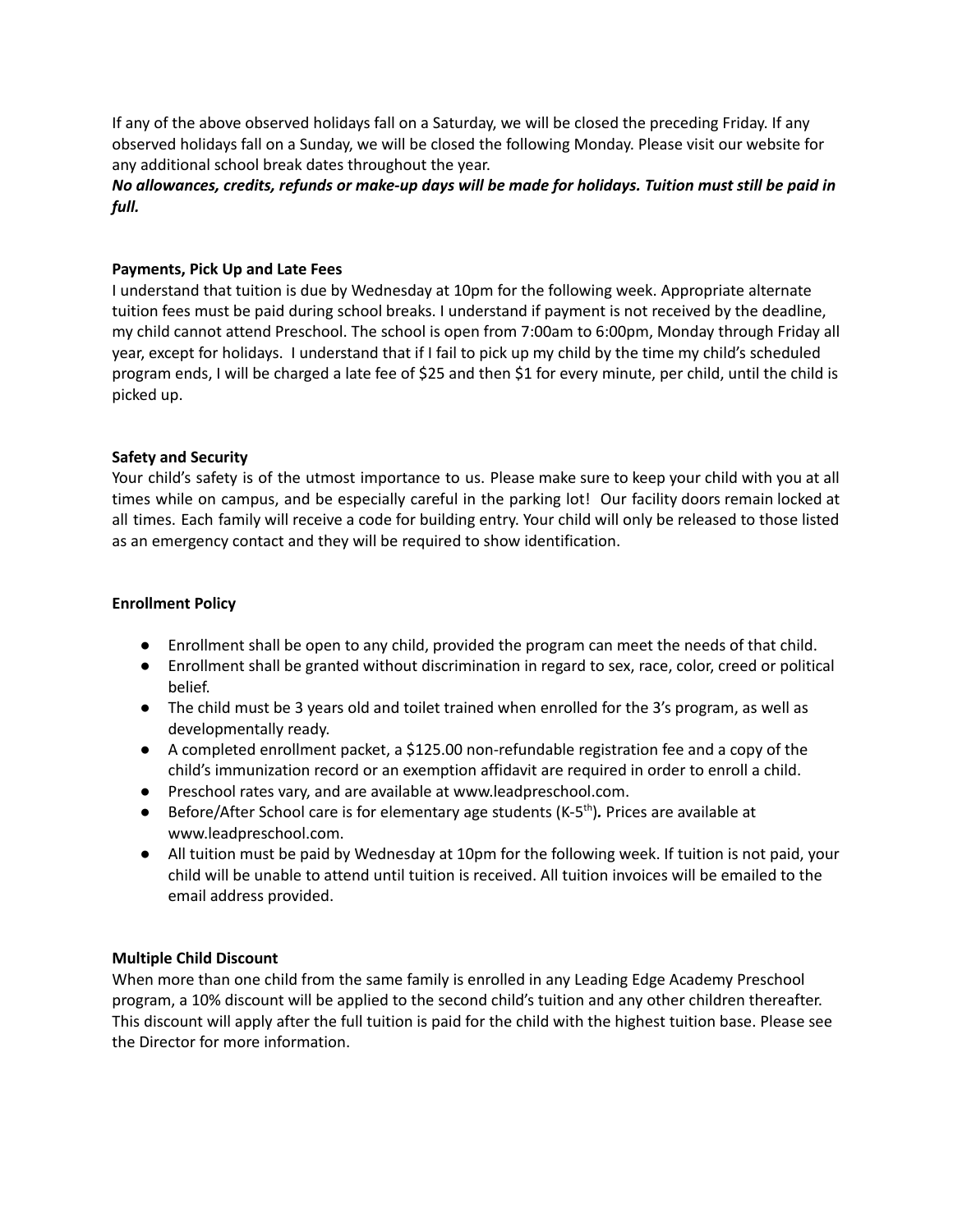#### **Admission/Release Policy**

For your child's safety, our building is always locked. A code will be assigned to each family for the building's security entry system. This will give you access to the school during business hours. While it's nice to be polite, please do not hold the door open for anyone entering the building behind you. This will ensure that only those with legitimate access are entering the building. We can't be too careful!

In addition, each child must be signed in by a parent or designated individual on the attendance roster each time the child is admitted or released. Children will be released only to those persons whose names are listed on the enrollment form and identification will be required of the person picking up the child. Parents are to advise the Director in writing, in advance, if a person not listed on the enrollment form is to pick up the child. A "Sign-In and Sign-Out" roster is located at the check in area. If you are going to be late, please call immediately. If we are not notified and cannot reach your emergency contacts, we are required to call the authorities to assist with the situation. Staff members are not allowed to take your child home with them. **If picked up late, a \$25 late fee will be charged in addition to the \$1/minute fee.**

#### **Non-Discrimination Policy**

We provide an environment free from unlawful discrimination of any type including race, color, sex, national origin, age, disability, or any characteristic protected by law.

#### **Attendance Policy**

*Illness:* If your child is going to be absent, you must notify us. If your child is ill, you must inform us as to the nature of the illness. No allowances, credits, refunds, or make-up days shall be made for occasional absences. Tuition must still be paid in full.

*Vacation:* If your child is enrolled in a Preschool Plus program and is going to be absent for a full week due to a planned vacation, a credit of 50% of your regular week's tuition will be granted for each absence of one full week (Monday-Friday) increments. If your child is withdrawn from the program, he or she will be eligible to return based on availability and if all other requirements are met, including payment of a new non-refundable registration fee.

#### **Withdrawal Policy**

A parent/guardian may withdraw their child by notifying the Director, in writing, 2 weeks prior to the child's last day in attendance. Voluntary withdrawal by parents will not constitute a refund. Withdrawal because of behavioral or other problems will be made only following a conference with the parents and a discussion of the child's needs. Other situations, such as illness, moving, etc., requiring the student's withdrawal will be handled case by case between the parent and the Director.

#### **Disenrollment Policy**

Certain circumstances require the discontinuation of a child's enrollment. This decision is not taken lightly and will be based on the best interest of the concerned child, classmates, and everyone at the school. Every effort will be made to rectify the situation before a final decision is made. Disenrollment may be a result of the following:

● Abuse of self, other children, staff, or property by child or parent/guardian.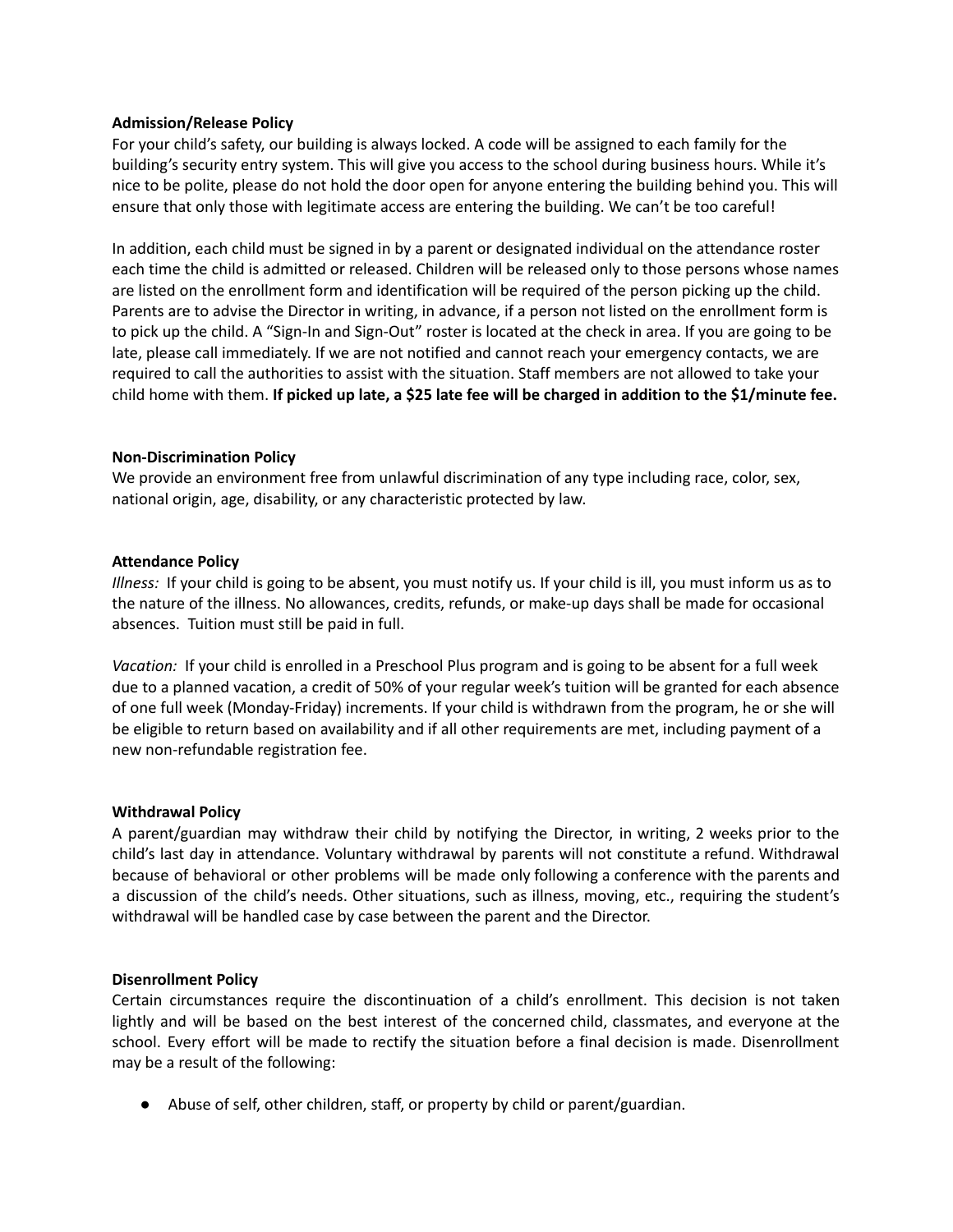- Continued violation of policies by child or parent/guardian.
- Disruptive or dangerous behavior by child or parent/guardian.
- The school's inability to meet the child's needs or the parent/guardian's expectations.
- Non-payment of tuition.

#### **Discipline Policy**

We use positive methods of discipline which encourage self-control, self-direction, self-esteem and cooperation. Any physical or emotional punishment is prohibited. When it becomes necessary to discipline a child, certain steps are followed:

- Talking to the child and reminding them of behavior expectations.
- Separating the child from the activity being disrupted and redirect.
- Isolating the child from the entire group (sitting on a chair, apart from classmates).
- A blue Incident Report is filled out and sent home for review and parent/guardian signature. \*If child receives 3 blue Incident Reports in a 2-week period, this will result in a parent-teacher conference, as well as a behavior plan will be discussed and implemented. \*\*After 30 days, if the behavior has not improved, the child will be dismissed from the program.
- Any abusive behavior toward a teacher, classmate or self will result in the child being sent home
- for the remainder of the school day. Multiple infractions will result in removal from the program.

#### **Health Policy**

Preschool children will not be admitted to the program without a physical and an up-to-date record of immunizations. The State of Arizona requires that all children be immunized for certain diseases. The only exceptions to this requirement are if the family physician recommends against immunization on medical grounds, or if the parents request an exemption on the basis of religious belief, or other objections. In each case, a written statement must accompany the Medical History Record. Exemption affidavits are available upon request.

It is necessary that every parent cooperates fully with the Center health program. Our regulations are designed to protect the well-being of all children and to guard as much as possible against avoidable absences for health reasons. When there are symptoms of illness, or other indications that a child is not well enough for group activities, arrangements must be made for their care at home. The Center has no provisions for the care of children who are ill. Proper care at the beginning of an illness can often shorten its duration. Children must be 24 hours free of vomiting and fever (100 degrees or higher) before returning to school. Children must be on antibiotics for 24 hours for any contagious illness. In addition, please notify the school if your child is going to be absent. If the absence is due to illness, please inform us as to the nature of the illness. No allowances, credits, refunds, or make-up days shall be made for occasional absences. Tuition must still be paid in full.

Your child's health will be observed daily and the following will be documented:

- Complaints of not feeling well or pain.
- Any itchy or visible rashes on the skin/scalp including boils, redness or seeping skin rashes.
- Signs of fever
- Consistent cough
- Vomiting, diarrhea or drainage from the eyes.
- Changes in appearance or behavior.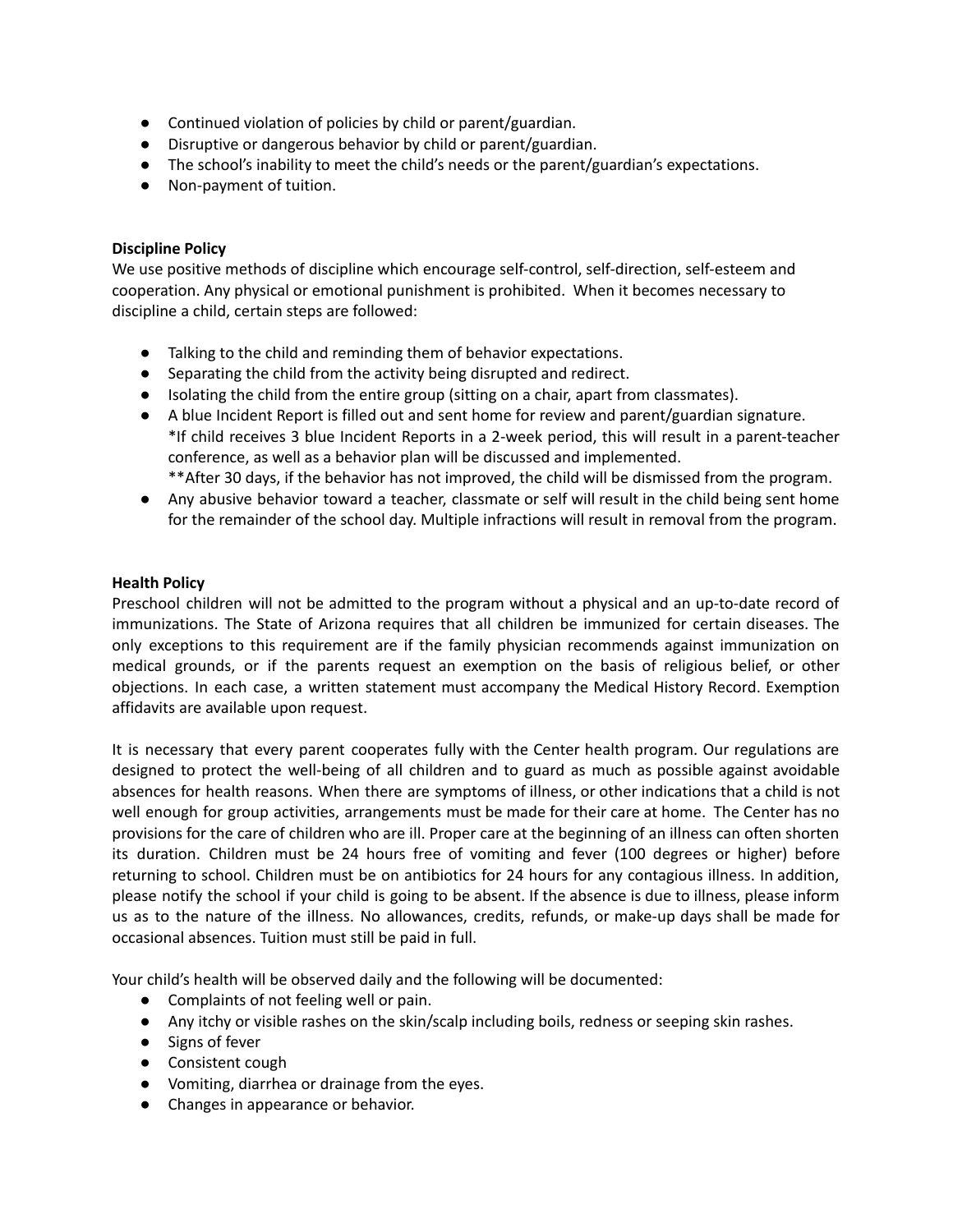- When a child has been exposed to a harmful, contagious disease.
- Head lice child will be sent home and cannot return until all nits have been removed.

#### **Medication Procedures**

If your child is required to take medication during school hours, you must complete a Leading Edge Academy Preschool consent form and give all medication to a member of management, not classroom staff. Prescription medication must be in the original container, labeled with the child's first/last name, physician name and date prescribed, and must have directions clearly printed on the container. No injections will be administered with the exception of Epi-Pens. Over the counter medication must be in its original container and clearly labeled with the child's name and expiration date. The consent form must indicate the exact times and dosage amounts to be administered.

#### **No medication will be dispensed in a way contrary to the labeled directions without written instructions from a physician.**

We exercise the right to refuse or discontinue administering any product if:

- A reaction takes place
- The product is expired
- The child is ill or injured
- The medication can be administered before or after school hours
- The consent form is incomplete
- It is in the best interest of the child, per staff and management's assessment

#### **Injuries/Accidents**

In the event of an accident or your child gets injured while at school, an Ouch/Incident Report is completed by a qualified staff member. This will describe how the incident happened and what action was taken. You will be asked to sign the report and you will receive a copy. If your child receives outside medical attention, your health insurance is and remains the primary responsible party for payment for the cost of treating your child. If you choose to make a claim against the school, you are solely responsible for initiating the claim, requesting all forms and for tracking the status of your claim.

#### **Emergency Medical Procedure**

First aid kits are always available and are kept in each classroom. In addition, each staff member is CPR/First Aid certified and will perform basic care if your child becomes ill or suffers a minor injury while at school. If the illness or injury requires more than basic care, you will be asked to pick up your child. In the event of a medical emergency, we may act under the authority of the signed Authorization for Medical Treatment of a Minor form, and take the necessary measures for the protection of your child. This may include contacting Emergency Medical Services (EMS). We will make every attempt to contact you to make you aware of the situation. Please keep all contact information, as well as medical information, current.

**Allergies**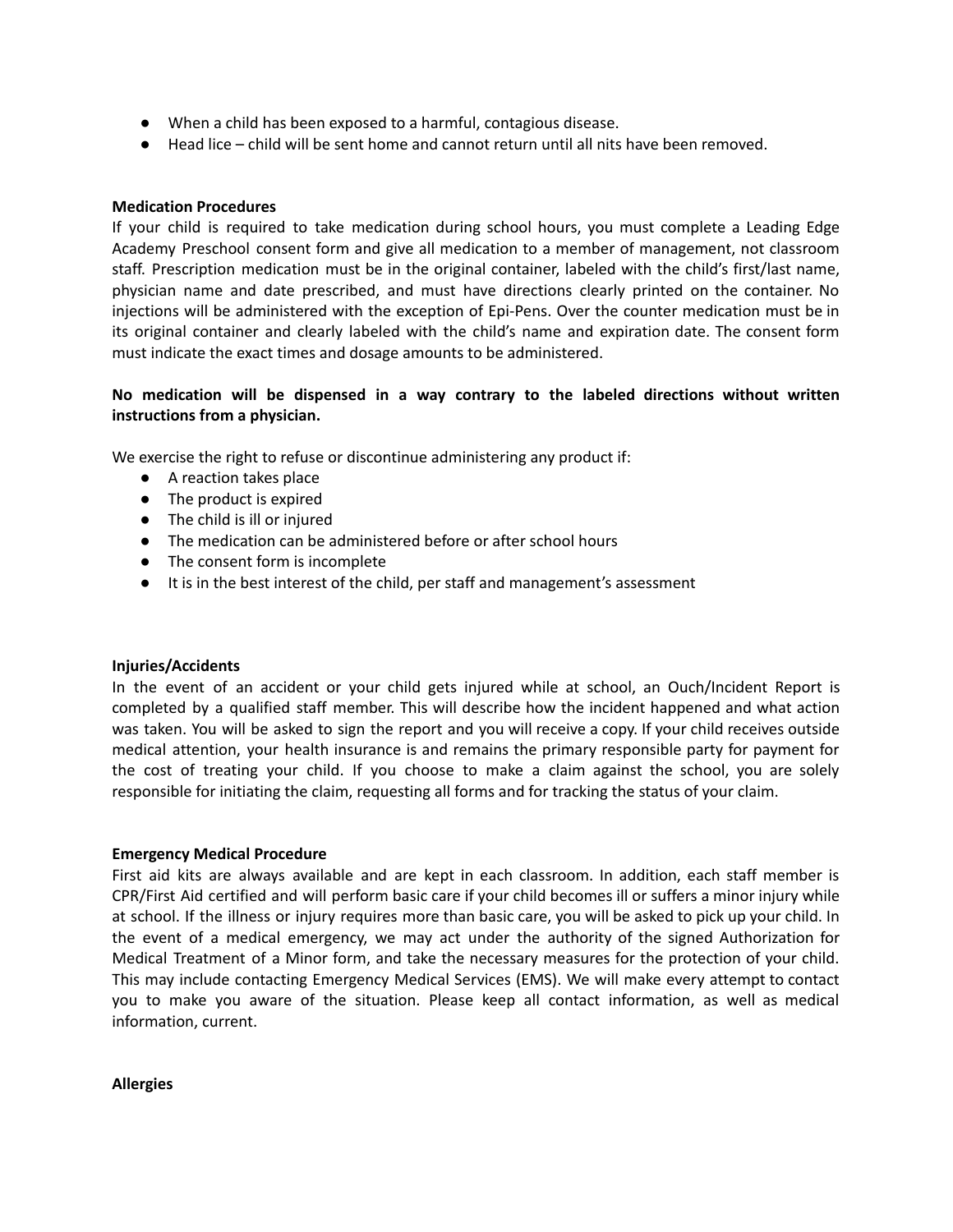If your child has or develops allergies, please notify us immediately. If medication is required for any possible life-threatening reactions, it can be kept at the school. A consent form must be completed and kept in the front office.

#### **Clothing Guidelines**

Appropriate clothing for school includes comfortable, washable play clothes. Please consider weather conditions as well as unexpected changes that may occur. Tennis shoes or other closed-toed shoes are recommended. Sandals MUST have a back strap. Flip-flops are not allowed.

During the warm summer months, we will provide *water activities*, such as sprinkler fun, use of water tables and water toys. Your child may participate in these activities with your written permission. On these days, you will be asked to bring a towel and change of clothes, and to send your child to school wearing sunscreen, a swimsuit, and water shoes. You will also be asked to sign an authorization to allow the application of sunscreen or insect repellent.

#### **Holidays and Birthdays**

Holidays provide an opportunity to learn about the cultural and ethnic diversity of our families. We ensure that all holiday activities are developmentally appropriate for each child.

Birthdays are fun and we want to celebrate your child's special day! You are welcome to bring birthday treats for the class, as long as they are store bought. Cupcakes are not allowed. Please make arrangements at least one week in advance with the Director. We look forward to helping make your child feel special!

#### **Naps and Quiet Time**

During this time, the children are not required to sleep but are encouraged to rest. After a certain period of time, those that don't sleep are allowed to participate in quiet activities.

#### **Potty Training Policy**

Prior to entering the preschool classes, all children will need to be potty trained. We do feel as though we need to have a policy concerning this transition due to the amount of time it takes to clean up from an accident. After careful consideration we have decided that children must wear pull-ups, or diapers to school until they have used the potty successfully (pee and poop) for one full week at home and at school (excluding nighttime). We are happy to take your child to the bathroom every 1.5 hours and will remind him/her to go throughout the day. We want to do everything we possibly can to assist in this process. This is an exciting time for you and your child because they are becoming more independent and learning how to make their own way in the big world. We understand that accidents happen and are to be expected. For the first month of wearing underwear, please send pull-ups and wipes to school for your child since we will need to use them if they have two consecutive accidents in a day. Please keep three full changes of clothes at school during this period. If you are experiencing some potty-training issues, please hang in there. We absolutely promise your child will not be going off to college in a pull-up!

#### **Fire/Emergency Drills**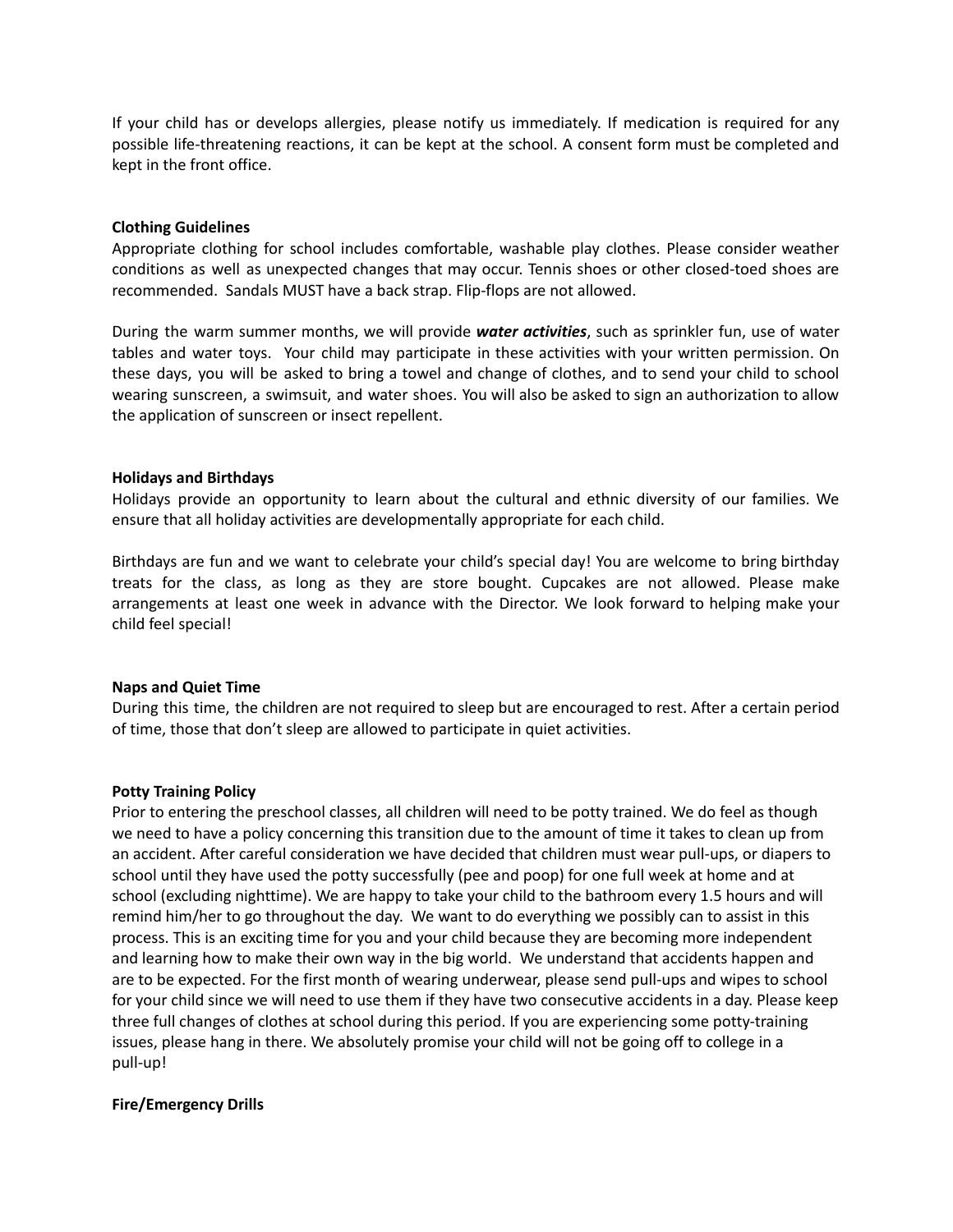These drills are conducted on a regular basis to ensure the success of our evacuation plan in the event of a real fire or emergency. In the case of a real fire or emergency, the school will be evacuated and parents will be notified as soon as possible.

#### **Pest Control**

Pesticides are used once a month to protect the health and safety of everyone on campus. We use a licensed company that complies in accordance with all Federal, State and Local laws. A pesticide notification is posted at least 48 hours prior to application according to the law. More information is available upon request.

#### **Transportation**

Transportation is not available.

#### **Field Trips**

Field trips will take place only at the school campus by bringing in experts from a specific field we are learning about.

#### **After School Care** *(only available at Leading Edge Academy locations)*

Children attending this program must complete the enrollment process with Leading Edge Academy Preschool. Students will be signed into the program each day by their teacher or an authorized staff member of the school they attend. They will be signed out by either a parent or authorized person listed on their enrollment form.

#### **Resolution of Disputes**

We strive to maintain a positive relationship with each family and trust you will communicate any dissatisfaction in good faith directly with management. The Director will be happy to work with you to resolve any issues you may have.

#### **Liability Insurance**

Leading Edge Academy Preschool carries the required amount of liability insurance determined by the state childcare licensing division.

#### **Notices**

- ❖ Inspection reports of the facility are available upon request.
- ❖ The facility is regulated by the Arizona Department of Health Services and can be reached at:

150 North 18<sup>th</sup> Avenue Phoenix, Arizona 85007